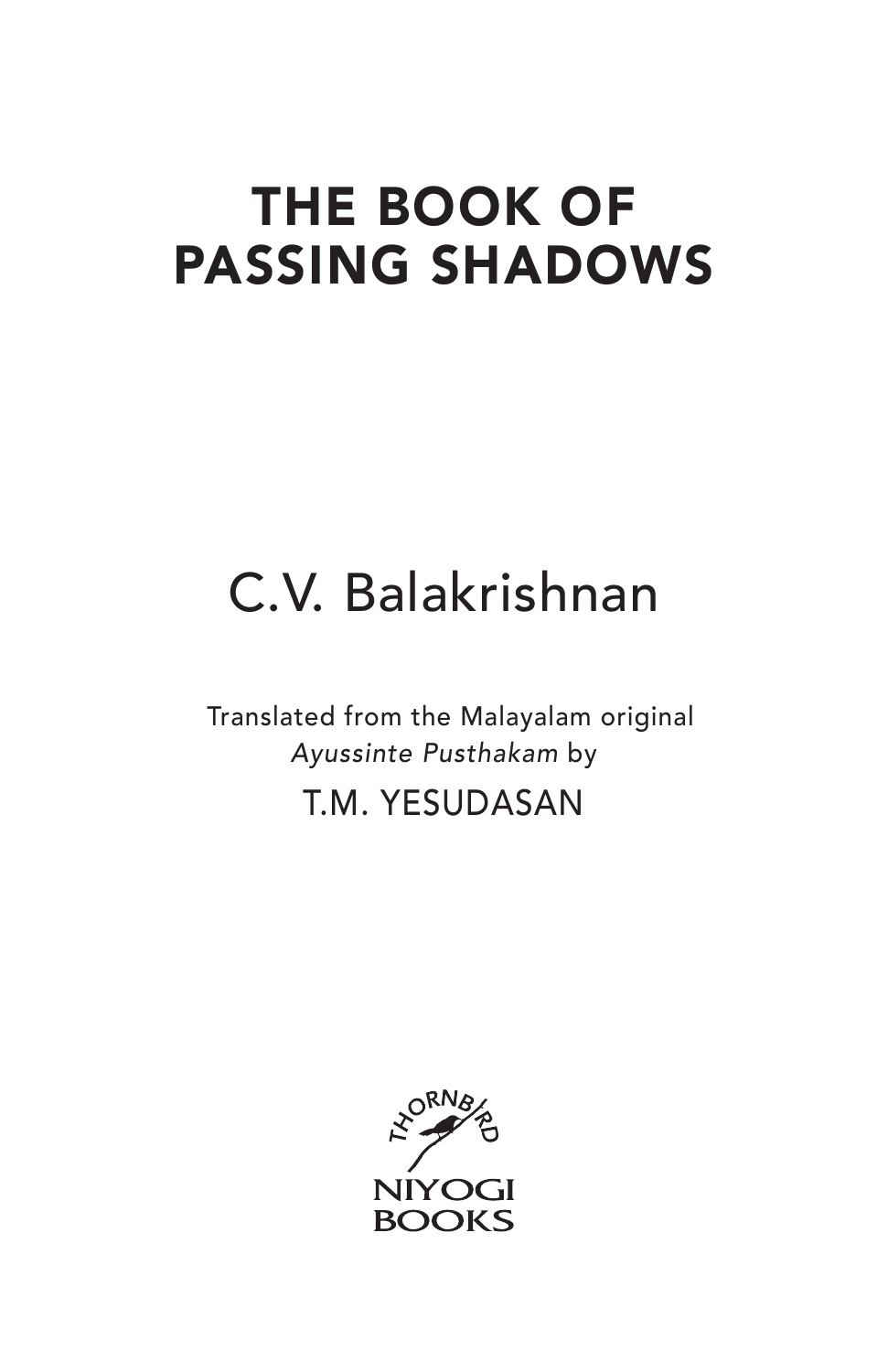Published by<br>NIYOGI BOOKS Block D, Building No. 77,

Okhla Industrial Area, Phase-I, New Delhi-110 020, INDIA Tel: 91-11-26816301, 26818960 Email: niyogibooks@gmail.com Website: www.niyogibooksindia.com

Original © C.V. Balakrishnan Translation © T.M. Yesudasan

Editor: Arunima Ghosh Design: Nabanita Das Cover design: Misha Oberoi

ISBN: 978-93-89136-82-1 Publication: 2021

This is a work of fiction. The names, characters and incidents portrayed in it are the work of the author's imagination. Any resemblance to actual persons, living or dead, events or localities, is entirely coincidental.

All rights are reserved. No part of this publication may be reproduced or transmitted in any form or by any means, electronic or mechanical, including photocopying, recording or by any information storage and retrieval system without prior written permission and consent of the Publisher.

Printed at: Niyogi Offset Pvt. Ltd., New Delhi, India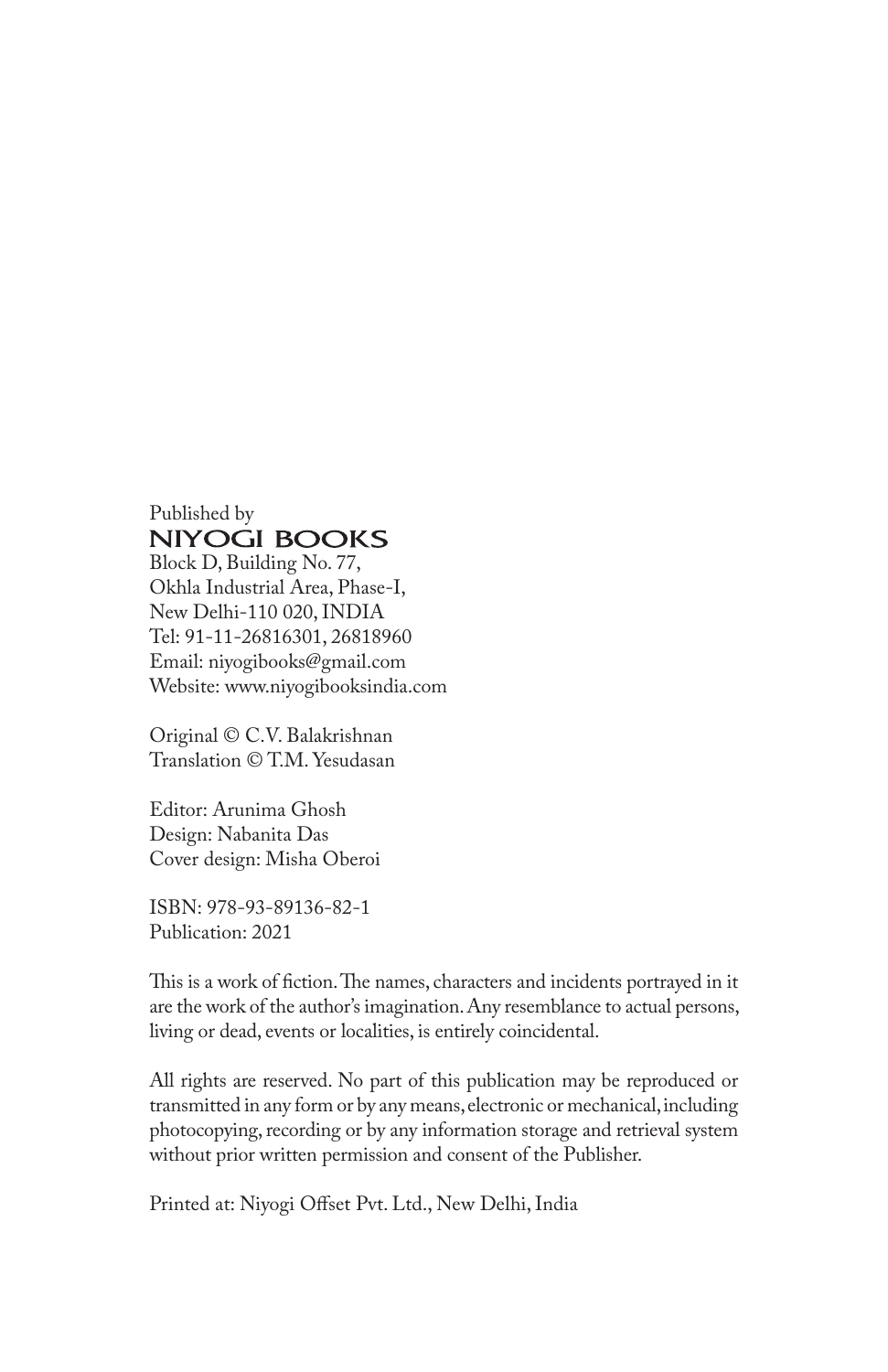### **AUTHOR'S NOTE**

In the study of December 1979, when I was in Calcutta<br>
Ion a Kerala Sahitya Akademi fellowship for the study of Trecall a night of December 1979, when I was in Calcutta Bengali theatre. After watching a play by Badal Sircar in the Theosophical Society hall in College Street, I was waiting at Chowringhee for the bus to Ballygunj. Suddenly, the surrounding foggy night reverberated with the sound of music and dancing. A group of youth was seen approaching from Bentinck Street toward Chowringhee singing and dancing to the accompaniment of strings and percussion. They were singing Christmas carols. It was Christmas eve.

Memories of several forgotten Christmas festivals came flooding back. Those festivities belonged to me as well. I instinctively merged into the band of carolling youth who reminded me of those forgotten Christmases. I felt like drifting with them along the Chowringhee lane, sharing their joy and enthusiasm. It was an unforgettable experience.

A few days later, I happened to visit the famous St. Paul's Cathedral. It was daytime. The courtyard was deserted. And so was the cathedral. There was absolute silence. I took a seat in a pew facing the altar. I picked up a Bible from the desk in front, opened it, and began to read. I don't remember what I read. The only thing I remember is that I read only a little.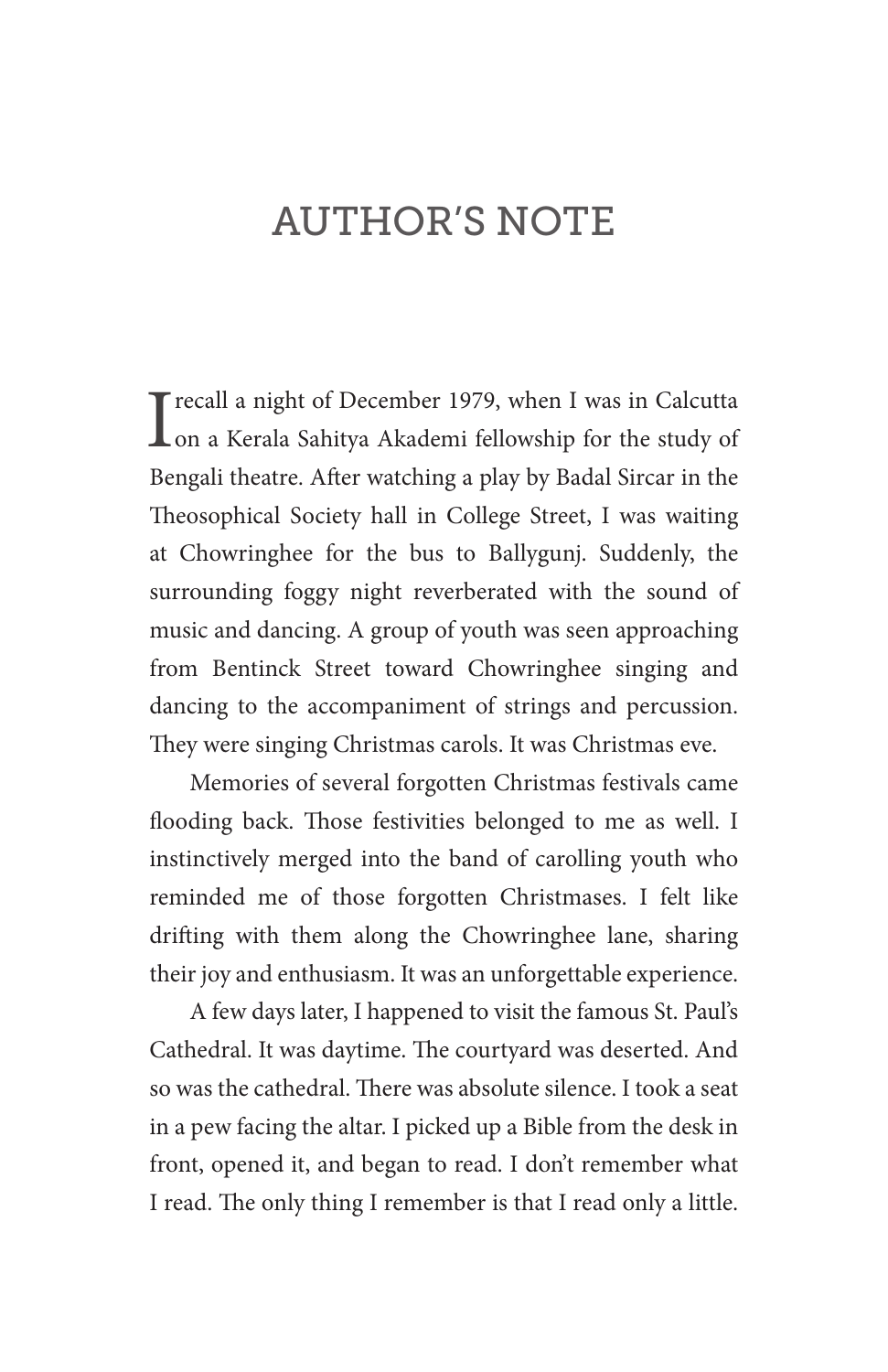Then I became lost in countless memories that transported me back to another world and time. A cluster of villages lay beneath a veil of mist. Crops of ginger, turmeric, tapioca, and rubber trees covered the slopes. Four-legged watch-sheds erected by farmers dotted the countryside. Tangled webs of footpaths and rivers flowing through the woods went zigzag across the landscape. Green hills playing hide-and-seek with the rain and fog kept reappearing in the sun. The slopes were teeming with rabbits crouching in the thickets and grazing domestic swine. Wild boars were dying from biting country explosives. Church bells were chiming and pretty girls wearing scarves on their heads were hurrying to church.

Memories came crowding. The Vicar and I were playing a game of chess, our eyes glued to the chessboard. The sound of guitar and violins being practised in the adjacent room overflowed into our ears. In those days, I lived like a Christian, wearing the Catholic amulet called 'venthinga' around my neck and regularly reading the Bible. I remembered all these things sitting alone in the St. Paul's Cathedral. The idea of the novel *Ayussinte Pusthakam* germinated from these memories.

This novel began to be serialized in the weekly, *Mathrubhoomi*, from April 1983. The well known artist A.S. Nair, who drew the illustrations, once admitted to me that he was unable to represent adequately the intensity of the novel's sexuality. A girl once proudly announced that this novel was the first gift she had received from her boyfriend. A cancer patient languishing in Regional Cancer Centre,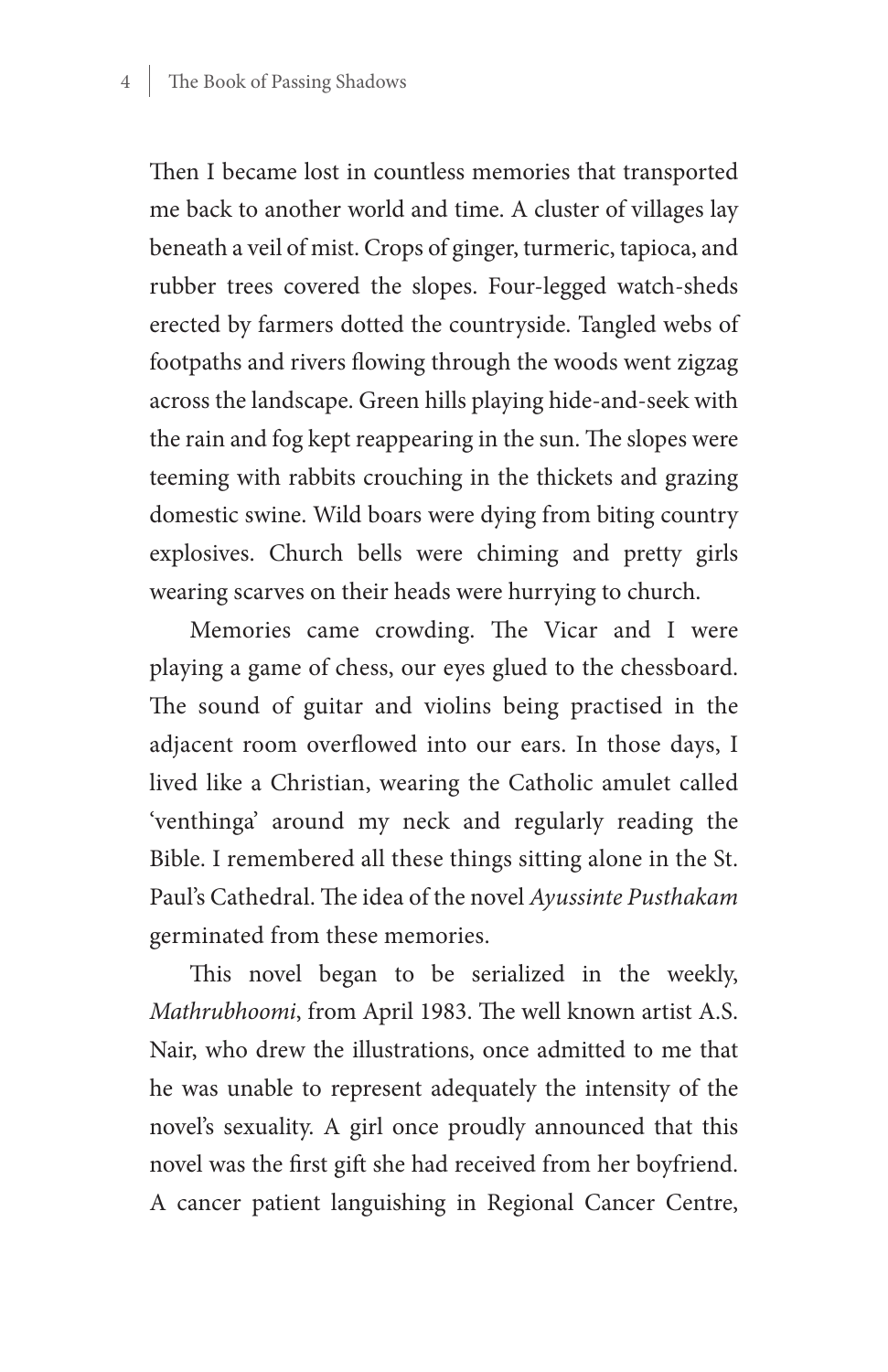Thiruvananthapuram, had read this book several times, before he yielded to the disease. A fellow passenger I met on a train journey confessed that this novel had helped him overcome a great crisis in his life.

Twelve years ago, *Ayussinte Pusthakam* was translated into Tamil as *Uyir Puththagam*. I am happy that a renowned publishing house like Niyogi Books is publishing an English translation of my book. I am grateful to Mini Krishnan for the steady support she has extended to make this novel accessible to a potential audience of readers of the English language.

C.V. Balakrishnan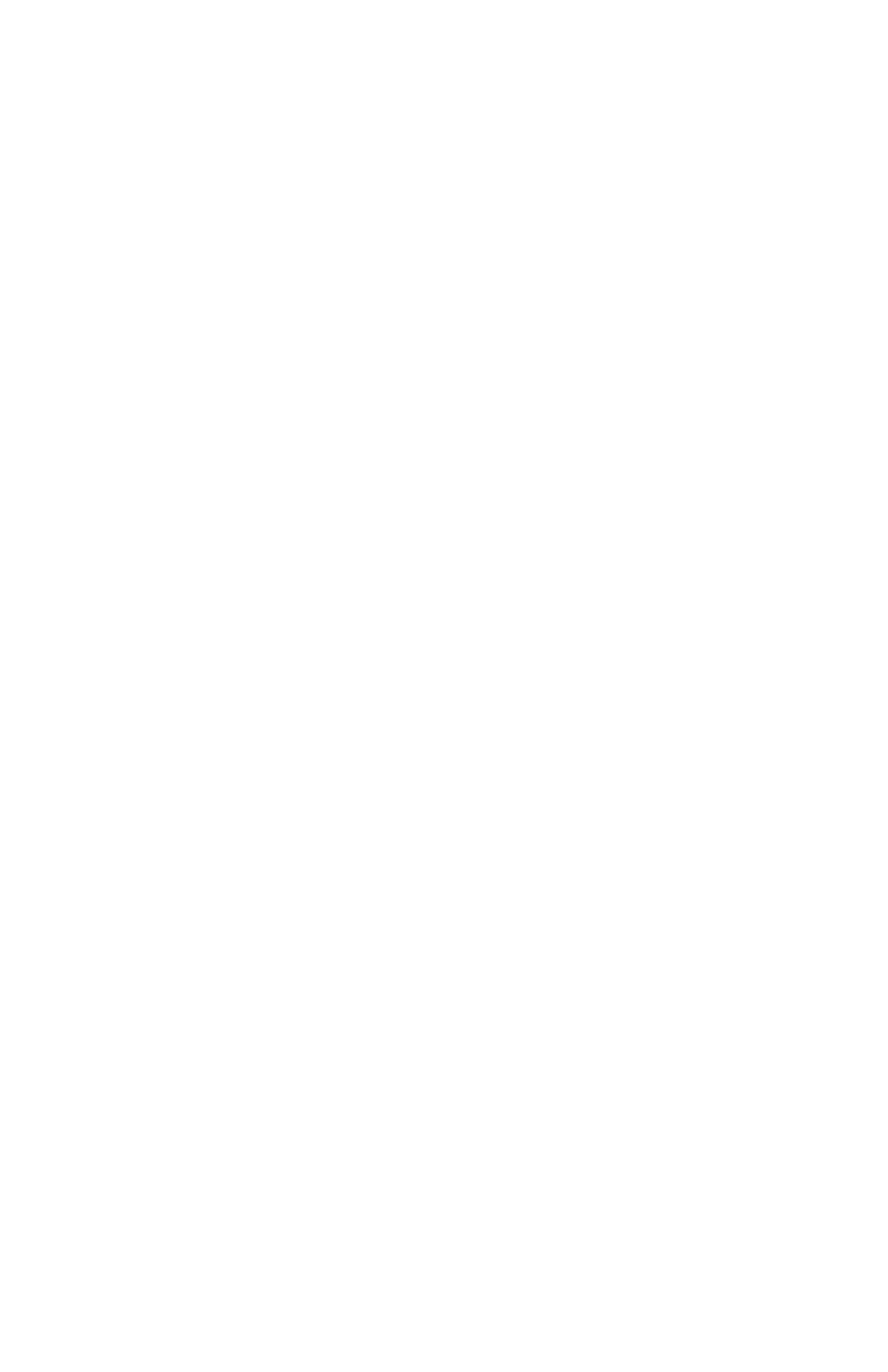### Translator's Note

The motivation behind undertaking the translation of *Ayussinte Pusthakam* into English was circumstantial rather than personal. Sometime in 2011, when the author, C.V. Balakrishnan, visited Kottayam in connection with 30 years of its publication, friends proposed that I must translate the book into English. The author accepted the proposal and I agreed to do it, without hesitation, despite the mammoth nature of the task and the challenges of translating one of the best written novels in Malayalam. The popularity of the novel still holds even after 36 years of its publication.

Besides the initial encouragement that came from friends, my own admiration for the author and the work has equally influenced my readiness to translate *Ayussinte Pusthakam*. The ethics of translation wants us to serve the text. And the text is best served by being faithful to it. In my translation, I have tried my best to follow this principle of fidelity to the text.

*Ayussinte Pusthakam* deals with the trials and tribulations of a group of Catholic Christians who migrated from central Kerala and settled in north Malabar and who constituted themselves into a well-knit community of an 'edavaka' or pastorate. As such, the history of migration and settlement forms part of the substructure of the text. However, the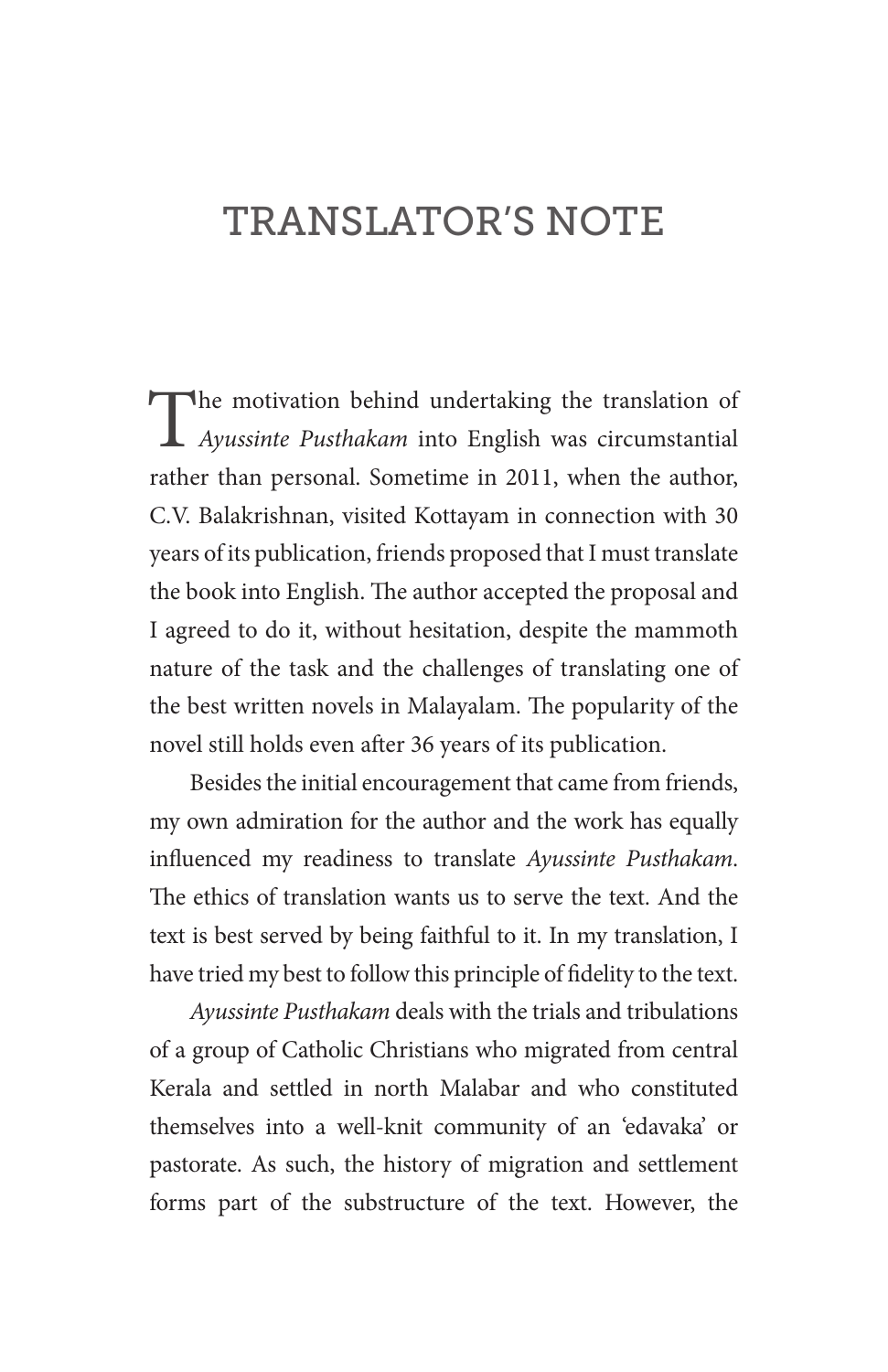language of the novel bears no resemblance either to the language the migrants had left behind or to the language of north Malabar where they had settled down. Though regionblind, this invented language turns out to be highly allusive and fascinating. Allusions to characters, events, and passages in the Bible, together with a well-organized plot and lucid style of writing, holds the key to the poetic function and aesthetic experience of this novel. The harmonious blend of language and theme, feeling and thought adds to the magic of the text.

The greatest challenge a translator faces is the fear of losing the original beauty of the book 'in translation'. As I set out to work on this translation, difficulties began to appear one by one. The style of language adopted by *Ayussinte Pusthakam* was modelled on the Malayalam translation of the King James Version (KJV) of the Bible. How to overcome the problem of translating the antique beauty of this biblical language back into English for contemporary readers? Thus, relying mainly on the New Revised Standard Version (NRSV) rather than the KJV, I have retained some of the characteristic biblical idioms and phrases with slight changes, for instance, 'why is your face fallen' instead of 'why has thy countenance fallen'. Another example is the use of the introducing phrase of biblical narration, 'And it came to pass'. The biblical use of the word 'know' (Gen 4:1) in the sense of 'to have sex' or 'to consummate marriage' is used in the novel several times. The proverbial saying, 'There is no witchcraft against Jacob' (Num 23:23), and the poetic phrase 'gathered to his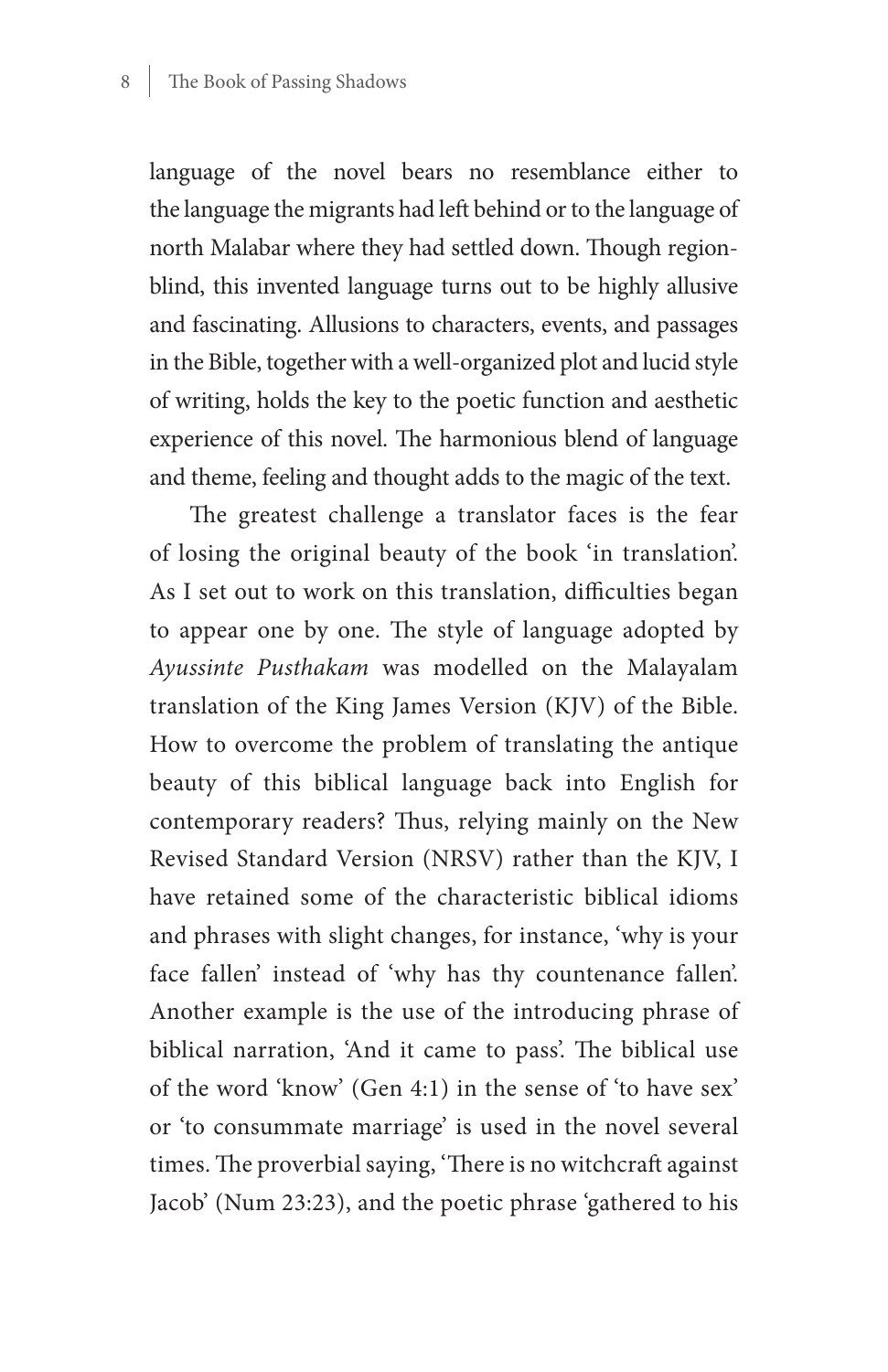people' (Gen 25:8) used to denote the death of a person are also suggestive of the Bible.

The tension between sexuality and spirituality and the sombre ruminations on the passing nature of human life that are corollary to the central theme of sin and retribution are suggested through allusions to passages from various books of the Bible. 'Sin lies at your door' (Gen 4:7), 'Whoever strikes father or mother shall be put to death' (Ex 21:15), and 'As for mortals, their days are like grass' (Ps 103:15) are a few examples. The archetypal or mythical scaffold lending universal significance to the novel is built on allusions lavishly drawn from the biblical books of Genesis, Exodus, Numbers, Job, Psalms, Song of Solomon, Amos, and Epistles of St. Paul.

An important historical coordinate relevant to an understanding of the novel is the Second Vatican Council of the 1960s. The question of celibacy of priests is discussed in the novel in the wake of the deliberations in this historic council.

The narrative from the beginning sets in motion a train of deaths—of Theresa, Paolo, Kochurosa, Samuel, Skaria, Yakob, and Sara. This overwhelming predominance of deaths made me translate the Malayalam title *Ayussinte Pusthakam* or the Book of Life as *The Book of Passing Shadows*.

I would like to thank Mini Krishnan for her consistent support, Latha Anantharaman, and Arunima Ghosh for their editorial attention, and Niyogi Books for publishing this book. I would also like to express my dearest wish to see *The Book of Passing Shadows / Ayussinte Pusthakam* gaining for its author a new and potential English-reading audience.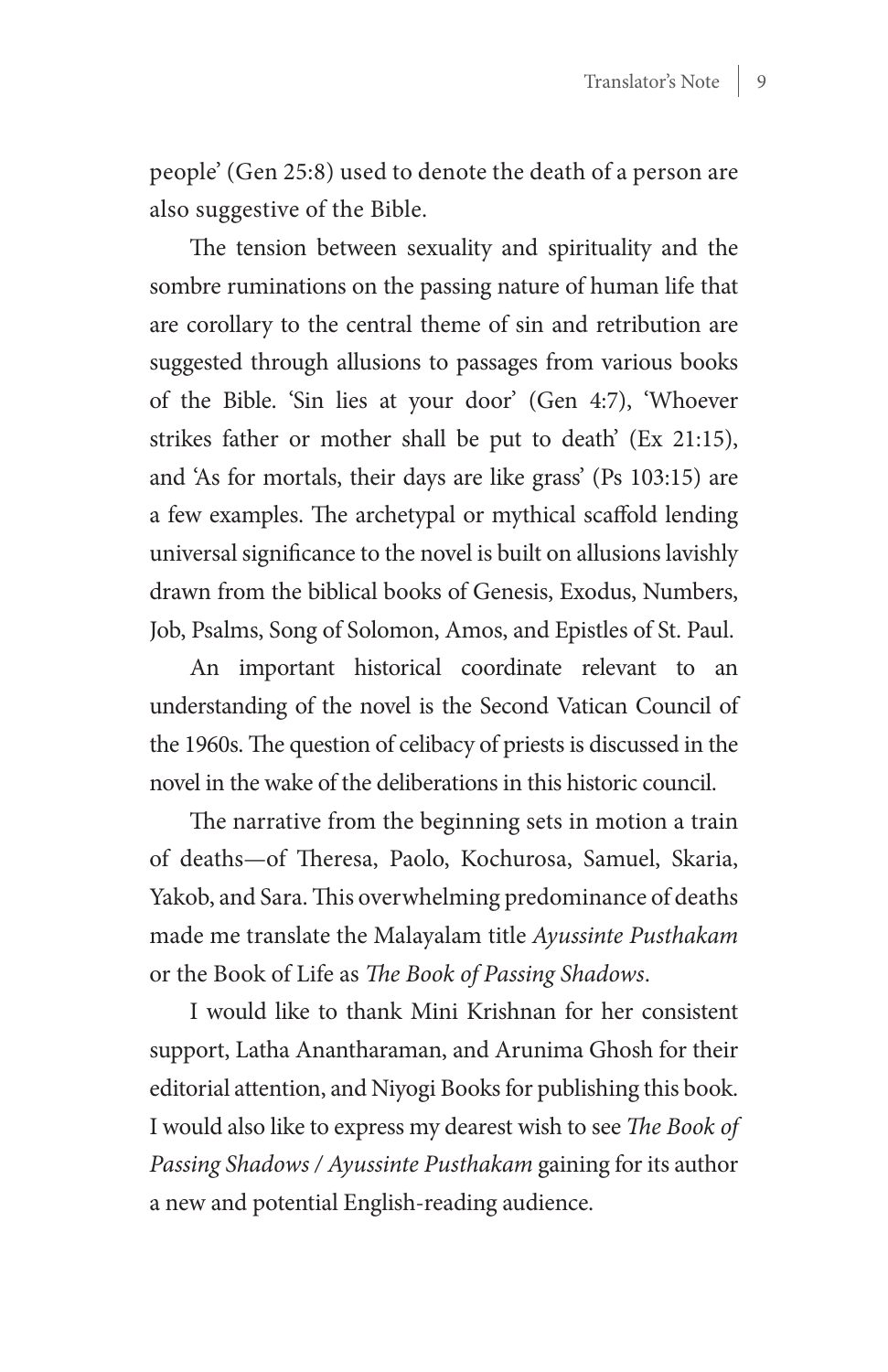#### **List of Characters**

**Yohannan:** the protagonist, a teenage boy Family members: Thoma (father), Theresa (mother; passed away when Yohannan was yet a child), Annie (elder sister), Paolo (grandfather), Elisha (grandmother)

**Joshi:** Yohannan's classmate and closest friend Family members: Daniel (father), Esther (mother), Susan and Valsamma (sisters)

**Rahel, Silvy, Michael, Clara, Jessy, Nina***chen***:** Yohannan's schoolmates

**Yakob, Philipos, Peter:** Thoma's friends

**Isaac:** bar owner

**Lohitakshan:** barber

**Vicar, Assistant Vicar, Ephraim, Mathew, Sister Marianos and Sister Mithiria:** Members of the church in the parish

**Samuel:** Annie's teacher at school Family members: Rosamma (wife) and Kochurosa (daughter)

**Sara:** the wife of a character called Skaria, who remains very ill throughout the novel, eventually dies, and leaves his young widow all alone, who easily becomes the object of desire for some men in the parish, and Yohannan's love interest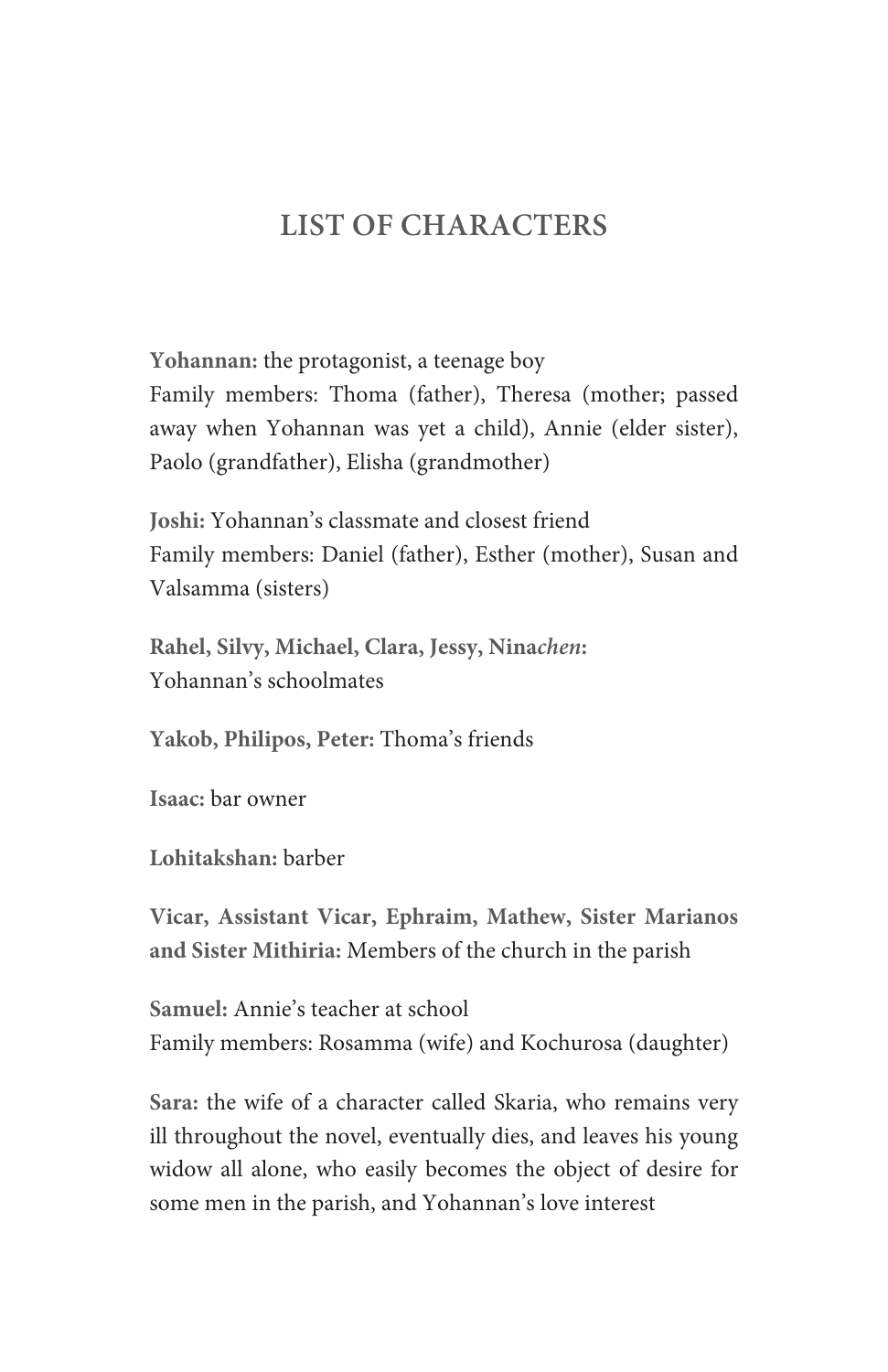#### The Book of Passing SHADOWS

 $M^{\text{eeping}}$  and wailing, puffing and panting, Rahel ran. Climbing the terraces bathed in the evening shades, she reached the boundary, when she came upon Annie and Yohannan walking straight toward her. Rahel hastily wiped the tears from her eyes and pushed on as if nothing had happened. But her heart was still crying.

Annie approached her and asked, 'Rahel, Rahel, why were you crying? Why has your face fallen?'

Fearful and trembling, Rahel ran away tearfully, letting out a pent-up cry.

Annie and Yohannan halted in fear. Soon, they followed suit, and rushed down the terraces, past the rubber trees.

N

Paolo tottered against the pigsty, reeling under Thoma's heavy blow. Darkness prevailed on his senses. Dragging him down on the ground, Thoma climbed onto his chest. Paolo let out a terrified scream. Thoma caught him by the throat and, tightening his grip, choked him. Writhing in pain, Paolo dug his sharp nails into Thoma's flesh. His legs beat frantically against the ground.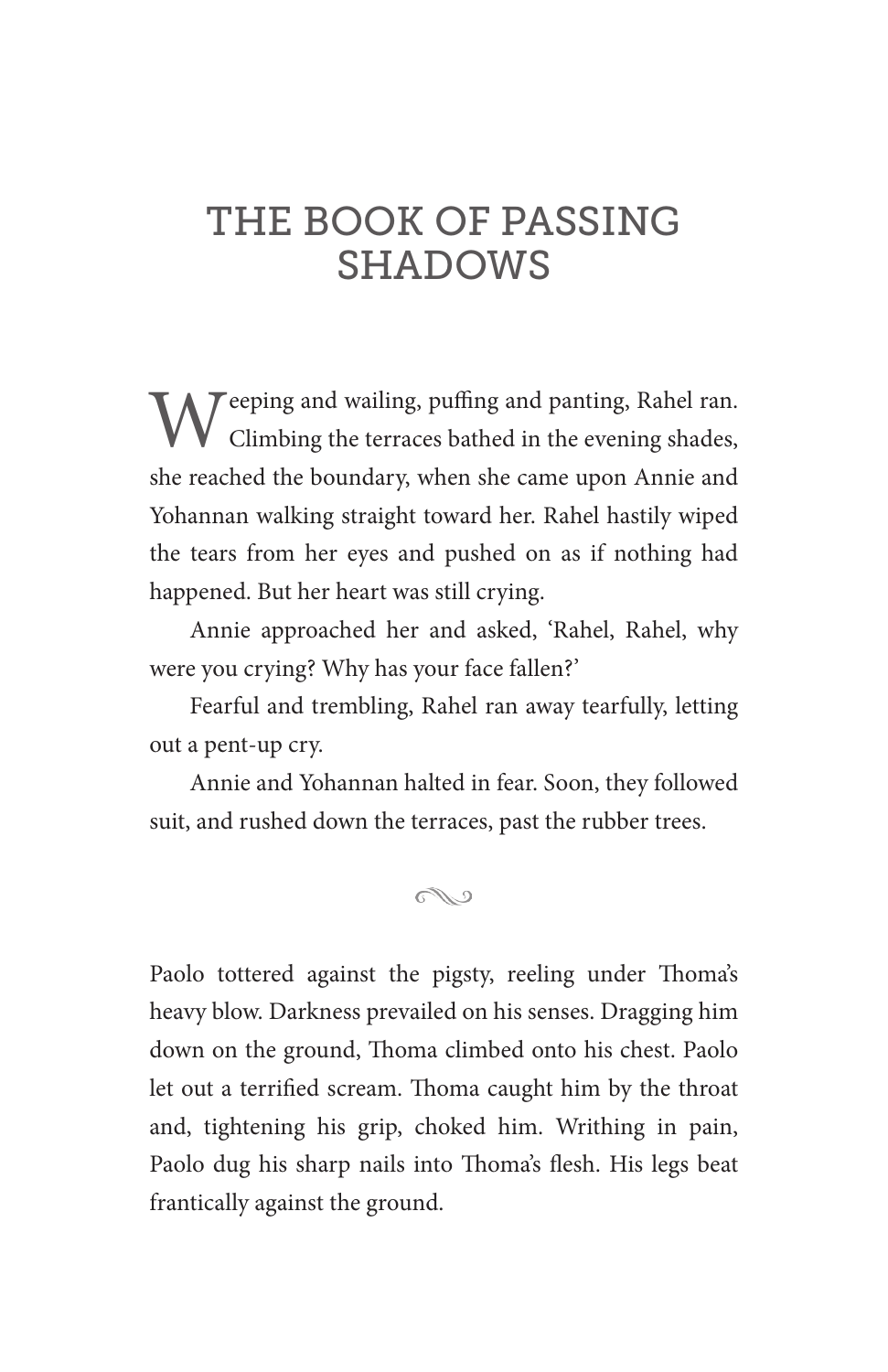It was into this woeful mess that Annie and Yohannan came rushing.

Frightened, Annie called out unto the Lord for help, her palms close to her chest. Yohannan did not know what to do. He stood there for a while, deathly pale and drawn. Then he tried to pull his father away.

With a growl, Thoma pushed him and Yohannan fell on his back. Annie ran to the wagon road to see if any help was at hand.

Yohannan was badly hurt. Propping himself up on his arms and rising to his feet, he saw his grandfather naked. Yohannan quickly turned his face away.

Hearing Annie's cry for help, Yakob and Philipos ran in from the road. Together they struggled to pull Thoma away from Paolo and made him to stand aside.

'Isn't it your own father that you are battering like this?' demanded Yakob.

'An old man, too,' added Philipos.

'Even so, what should I do if he does a loathsome thing?' Thoma hissed, struggling to wriggle out of their grip.

Yakob looked at Paolo and took pity on him. He lay spreadeagled on the ground, eyes shut and groaning. Yakob bent down and covered his nakedness, putting right his dishevelled clothes.

'Why don't you ask him?' bellowed Thoma, scornfully.

'Better ask him,' said Thoma, with deep scorn.

Annie leaned on Yohannan, unable to hold back her bawl. Yohannan's slender body was overcome by shivering.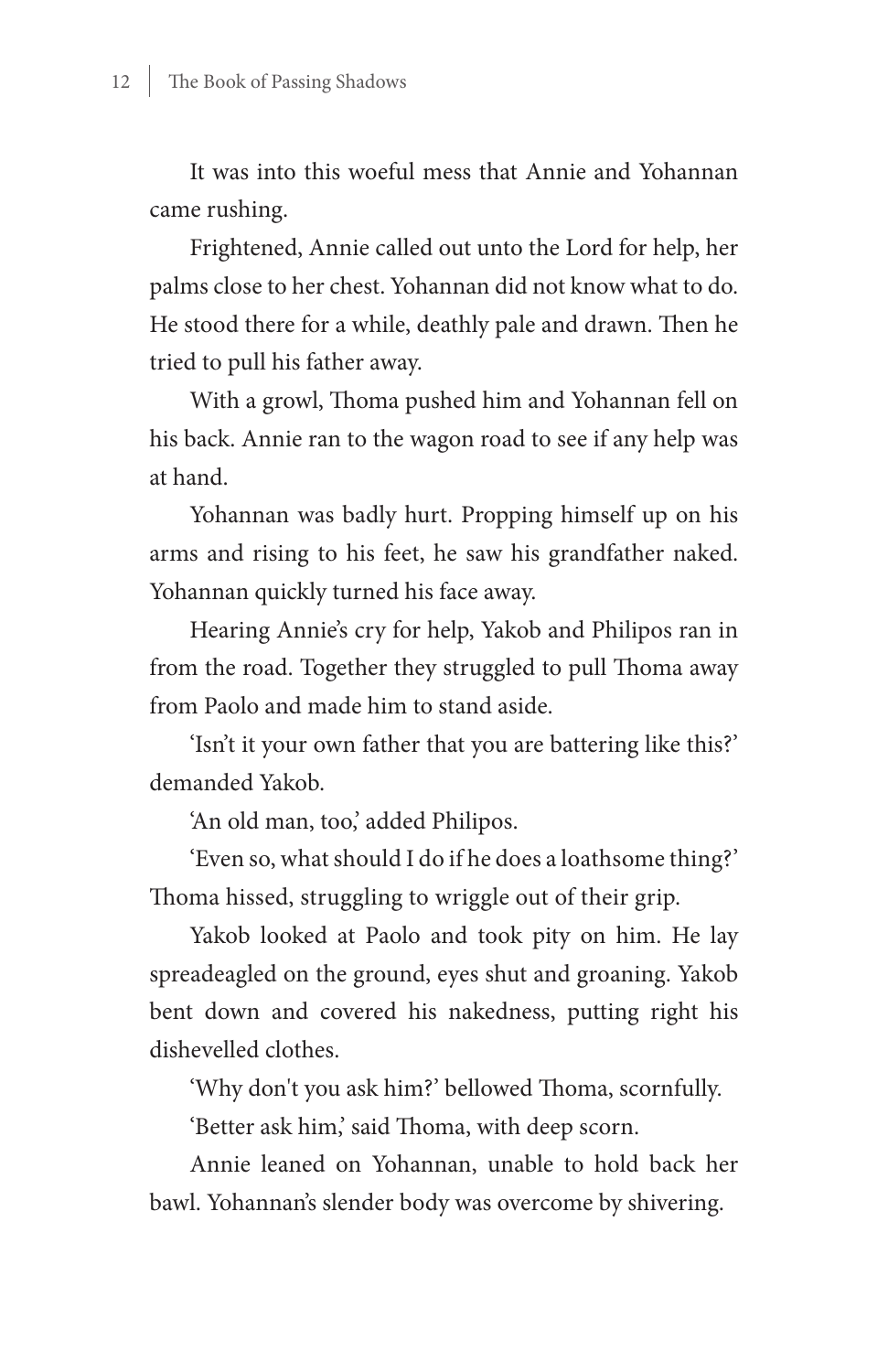'Can't you get up?' Yakob asked Paolo, sympathetically.

Paolo was wroth and growled bitterly as he hurled blatant terms of abuse at Thoma. Once again, Thoma became a madman. Lifting his leg, he kicked Paolo and Paolo moaned. The pigs in the sty grunted too.

As Thoma prepared to kick Paolo again, Yakob and Philipos mustered all their strength and pulled him away to a safe distance.

'If only I had a dagger with me… Dammit!' Thoma cursed.

'Then you would have landed in jail for killing an old man,' said Philipos.

Smiling wryly, Thoma said, 'Who is afraid of going to jail? I have already been there once.'

#### N

Not only Yakob and Philipos, but all the parishioners remembered the incident. In those days, Paolo, the purehearted, went about telling them with pathos how Thoma was the first to dishonour his ancestral line by going to prison. Some of the parishioners could still clearly recall the day when Thoma went to prison. Unable to endure the humiliation, Paolo went to the churchyard and wept bitterly beside his wife Elisha's grave.

Although ripe with age, Paolo's body was not that feeble. He was shorter than Thoma. His hair was not yet entirely grey. His face was a little swollen and looked heavy. Always there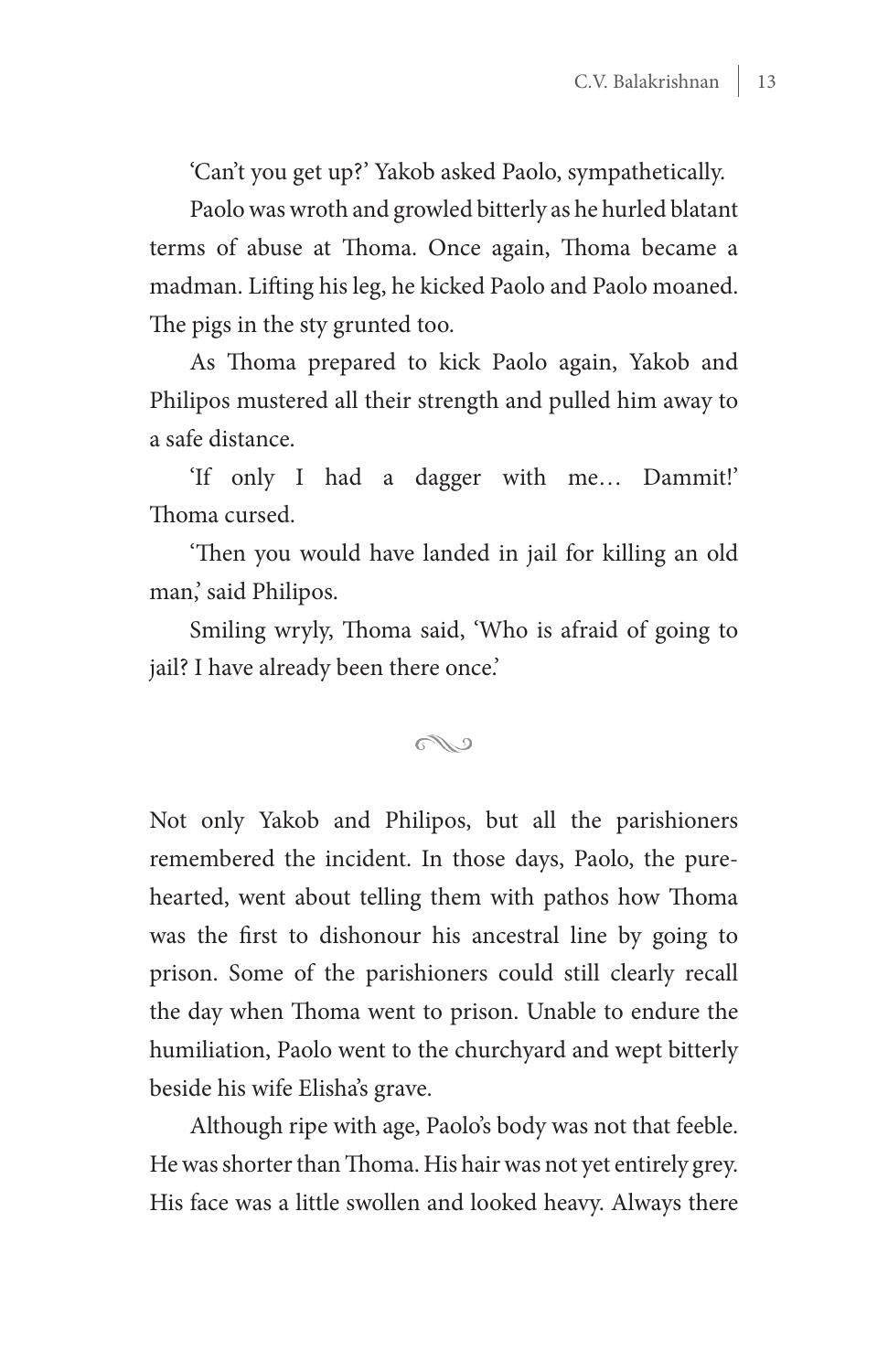was a placid and harmless air about his face. The drooping corners of his mouth may have given him this bovine look. Not in the habit of wearing a shirt, he was content with an upper cloth. His appearance and character had several of the saintly qualities, though people were hard put to define them precisely. From his early youth, he was deeply involved in church and parish activities. No one in the parish would be able to recall him missing a Holy Mass. As he advanced in years, he grew in spirit and godliness. He sanctified his old age with piety and devotion, reading regularly from the Old and New Testaments, and singing songs of praise in a crawling, subdued voice. When he chanted prayers in a trailing, mournful tone, Annie and Yohannan accompanied him, kneeling by his side, rapt in the fullness of their hearts and muttering 'Amen, Amen' at intervals.

Their pious ways were quite unfamiliar to Thoma for a fairly long time. This was not at all a secret exclusive to the family. Several God-fearing people in the parish had prophesied and warned that unless he repented and turned from sinful ways, he would perish as an unredeemable miscreant. And indeed, they all pitied his woman, Theresa.

Thoma was 30 when he took Theresa as his wife. She conceived and bore him a daughter, who was named Annie. Thoma knew his wife again. She conceived again and bore him a son. He was named Yohannan. And all the days of Theresa were forty-two years. It came to pass, when Theresa gave up her ghost, Thoma was in jail, serving a term of rigorous imprisonment for having stabbed a man. The